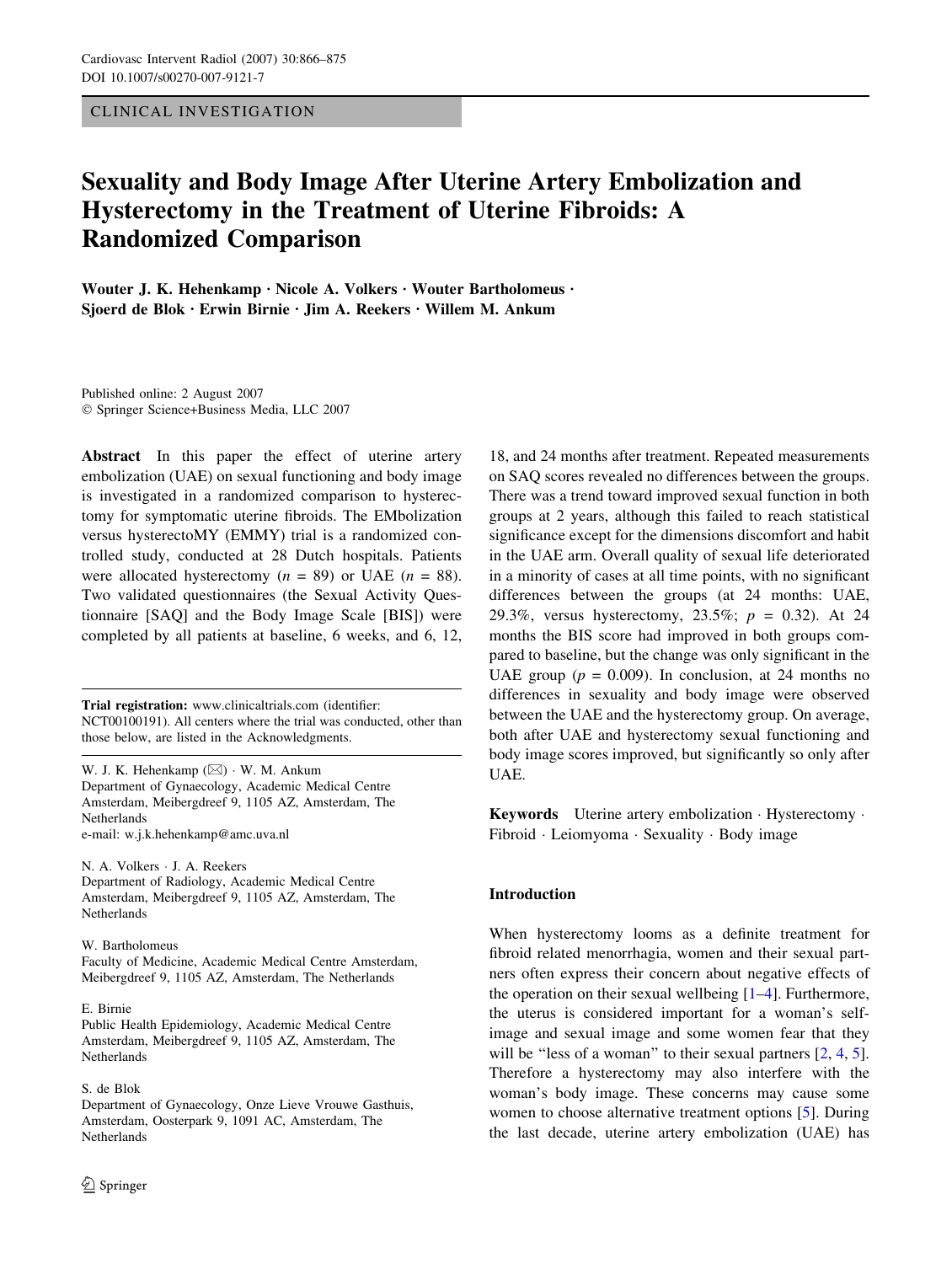emerged as an alternative treatment for hysterectomy [\[6](#page-8-0)]. UAE has been investigated in several case series and three randomized controlled trials [[7–13\]](#page-8-0), but the advantage of UAE in terms of sexual wellbeing and body image in comparison to hysterectomy remains unknown, since randomized controlled trials on this subject are not available as yet. Randomized controlled data are preferential to nonrandomized data, since nonrandomized data tend to overestimate treatment effect and are prone to selection bias [[14\]](#page-8-0). We initiated a randomized trial comparing UAE and hysterectomy and have published several short-term results previosly [[15–17\]](#page-8-0). In the present paper, we compare changes in sexuality and body image in patients with symptomatic uterine fibroids who were randomly assigned to either UAE or hysterectomy.

## Materials and Methods

## Study Design

The details of our study design have been described elsewhere and are discussed here briefly [[15\]](#page-8-0). The EMMY trial (EMbolization versus hysterectoMY) is a prospective randomized multicenter clinical trial with 28 participating hospitals in the Netherlands. Eligible patients met the following inclusion criteria: they were clinically diagnosed with uterine fibroids (confirmed by ultrasonography), had menorrhagia as the major complaint, were premenopausal, and had no wish to conceive. All patients were candidates for undergoing a hysterectomy: other treatment options either had failed, were undesired, or had provided unsatisfactory results.

Eligible patients were informed verbally and in writing about possible risks and benefits of both procedures, and were invited to participate in the trial. After written informed consent had been obtained, patients were randomly assigned (1:1) to UAE or hysterectomy by computerized randomization, stratified for hospital. The study was approved by the Dutch Central Committee Involving Human Subjects (www.ccmo.nl) and the local ethics committees of all participating hospitals.

#### Pre-assessment

All patients were assessed by the attending gynaecologist. Current symptoms and a complete medical and gynaecological history were recorded. All patients underwent a pelvic ultrasound to determine the number of fibroids and the size of the largest fibroid. Sociodemographic characteristics were assessed by means of a questionnaire.

#### Procedures

#### Uterine artery embolization

UAE was performed by an interventional radiologist. A catheter was introduced into the femoral artery and advanced over the aortic bifurcation to the contralateral internal iliac artery, and digital subtraction angiography was performed to identify the origin of the uterine artery. When catheters were placed correctly, the UAE was carried out. Polyvinyl alcohol (PVA) particles of 355–500 *l*m were used in all procedures. UAE patients were advised to refrain from sexual intercourse for at least 2 weeks and thereafter, depending on their complaints.

#### Hysterectomy

The type of hysterectomy and the route of access were determined by the gynecologist. The following procedures were allowed: abdominal hysterectomy, vaginal hysterectomy, laparoscopically assisted vaginal hysterectomy, and laparoscopic hysterectomy. Both supravaginal and total hysterectomies were allowed. After discharge hysterectomy patients were advised not to have sex until the first outpatient visit at 6 weeks.

# Questionnaires

Sexual functioning and body image were assessed by means of patient questionnaires. At baseline, questionnaires were completed by all patients before randomization. Follow-up questionnaires were completed at 6 weeks and 6, 12, 18, and 24 months after treatment. The questionnaire consisted of the Sexual Activity Questionnaire (SAQ), the Body Image Scale (BIS), and the Mental Component Summary (MCS; as part of the Medical Outcome Study Short Form [MOS SF-36]).

The SAQ, originally designed to investigate sexual functioning in women treated with tamoxifen because of a positive family history of breast cancer [\[18](#page-8-0)], is also useful in women with nonmalignant gynecological disorders [[19\]](#page-8-0). In Table 1 the SAQ is displayed. The questionnaire consists of three dimensions, and each dimension yields its own score: pleasure from sexual intercourse (desire, enjoyment, and satisfaction; score range, 0–18), discomfort during intercourse (score range, 0–6), and habit (frequency; score range, 0–3). Pleasure and habit are good with higher scores, while discomfort is worse with higher scores. The SAQ was only filled out by patients who were sexually active during the month before receiving the questionnaire.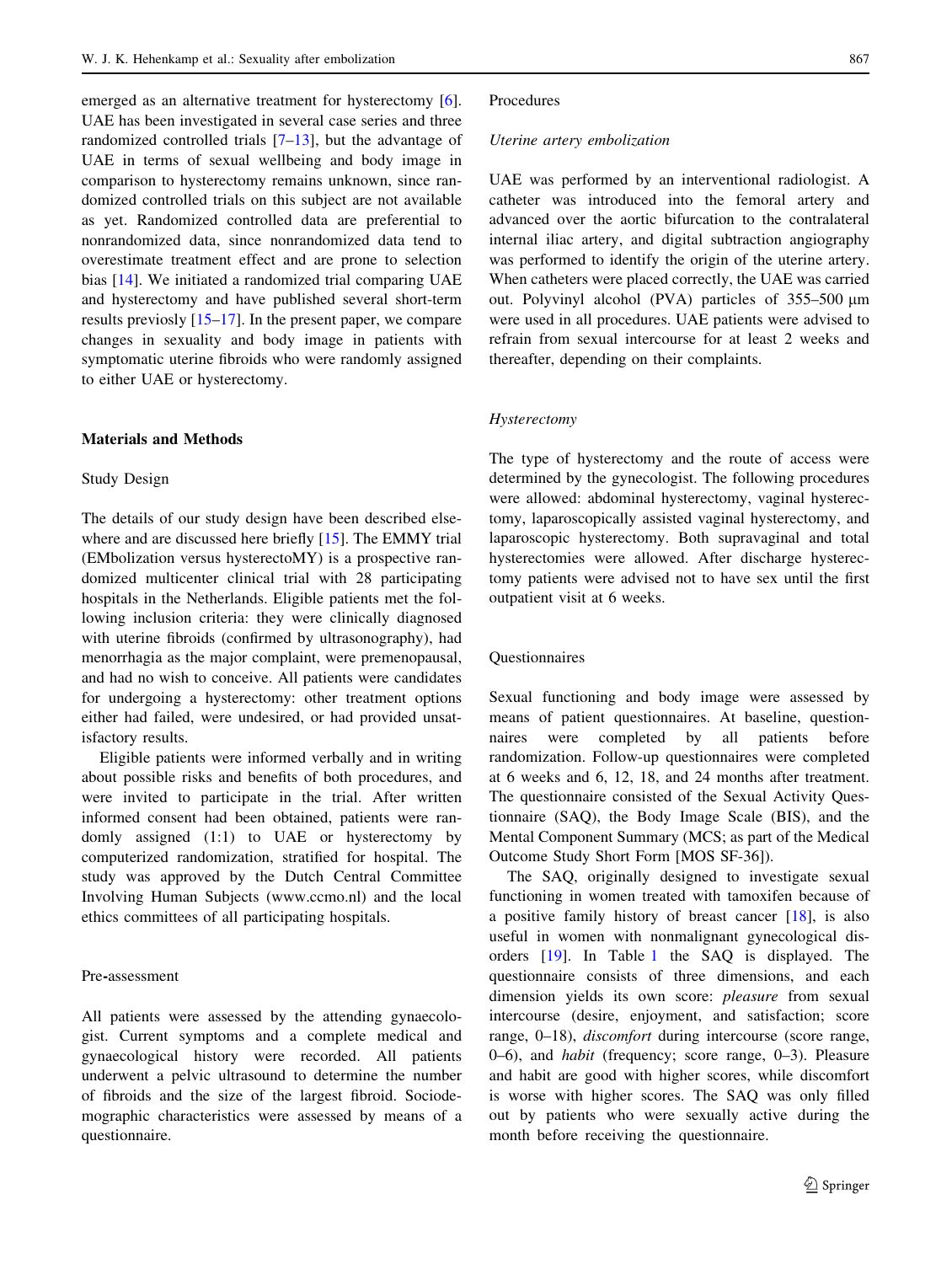Table 1 The Sexual Activity Questionnaire (SAQ) and the Body Image Scale (BIS)

## SAQ

Dimension pleasure

- 1. Was having sex an important part of your life in the last month?
- 2. Did you enjoy sexual activity in the last month?
- 3. Did you desire to have sex with your partner in the last month?

4. In general were you satisfied after sexual activity in the last month?

5. How often did you engage in sexual activity in the last month? 6. Were you satisfied with the frequency of sex in the last month? Dimension discomfort

1. Did you notice dryness of your vagina in the last month?

2. Did you feel pain or discomfort in the last month?

Dimension habit

1. How did the frequency of sexual behavior in the last month compare with what is usual for you?

**BIS** 

In the last month

1. Have you been feeling self-conscious about your appearance?

2. Have you felt less physically attractive as a result of your menstrual bleeding problem?

3. Have you been dissatisfied with your appearance when dressed?

4. Have you been feeling less feminine as a result of your menstrual bleeding problem?

5. Did you find it difficult to look at yourself naked?

6. Have you been feeling less sexually attractive as a result of your menstrual bleeding problem?

7. Did you avoid people because of the way you felt about your appearance?

8. Have you been feeling the treatment has left your body less whole?

9. Have you felt dissatisfied with your body?

10. Have you been dissatisfied with the appearance of your scar?

Questions on the BIS shown in italics have been omitted

Furthermore, participating patients were asked to judge their current sexual life in two questions: ''How would you describe the quality of your current sexual life?'' and ''How well can you live with your current sexual life?'' One of the following responses could be ticked: "very good," "good," "moderately good," "neither good nor bad," "moderately bad," "bad," and "very bad."

The BIS was designed in order to asses changes in body image among cancer patients [[20\]](#page-8-0). The questionnaire was also found reliable and valid in women with benign gynecological conditions [\[21](#page-8-0)]. Table 1 displays the questions of which the BIS consists. Unfortunately, questions 2, 4, and 6 were not represented correctly in the questionnaire due to a translation error. Therefore we decided to omit these questions in order to attain a comparable outcome between groups. The BIS score ranges from 0 to 30. A higher BIS score indicates a worse body image.

In order to assess mental health before treatment as a predictor of worse sexual function after treatment, the MCS score of the 36-item MOS SF-36 was used [[22\]](#page-8-0). This was done because bad preoperative mental health is associated with bad sexual life outcome [\[23](#page-8-0)].

Sample Size and Endpoints of the Present Study

The sample size was based on the primary endpoint of the clinical study, published elsewhere [[24\]](#page-8-0): the elimination of menorrhagia in such way that hysterectomy could be avoided in the UAE group in at least 75% of patients within 2 years after the primary interventions.

The objective of the present study was to compare the following endpoints between both interventions: the number of sexually active patients, the scores yielded by the SAQ and the BIS, the subjective quality of sexual life. For this analysis, no separate power calculation was made.

#### Statistical Analysis

Data entry was performed using SPSS data entry for Windows 3.0. A random sample of 10% of the questionnaires was visually double checked by an independent second investigator, revealing a false entry level of 0.3%. All false data entries were corrected.

All analyses were performed using SPSS (release 11.5.1) statistical software. Missing items in the questionnaire were treated as follows. For the SAQ no advice is available on scoring missing items. If one item was missing, we regarded the dimension score (which the item was part of) as being missing completely, according to earlier research [[25\]](#page-8-0). For the BIS no missing values were allowed since three questions were omitted already. In these cases, the entire score was omitted. For the three omitted questions, the individual mean score of the remaining seven questions was imputed.

First, we determined how many patients in both treatment groups were sexually active before and after treatment. An overall percentage per treatment group was calculated, after which sexual activity in subgroups was assessed: those being sexually active and those not being sexually active before treatment. Second, the mean of the dimension scores were plotted for the hysterectomy and UAE group. Third, the mean differences between all follow-up SAQ dimension scores and baseline were compared between treatment groups. This was only possible for patients who were sexually active both before and after treatment. Within group changes were analyzed as well. Similar analyses were performed for the BIS. Differences in pleasure, discomfort, habit (SAQ), and body image (BIS) between groups over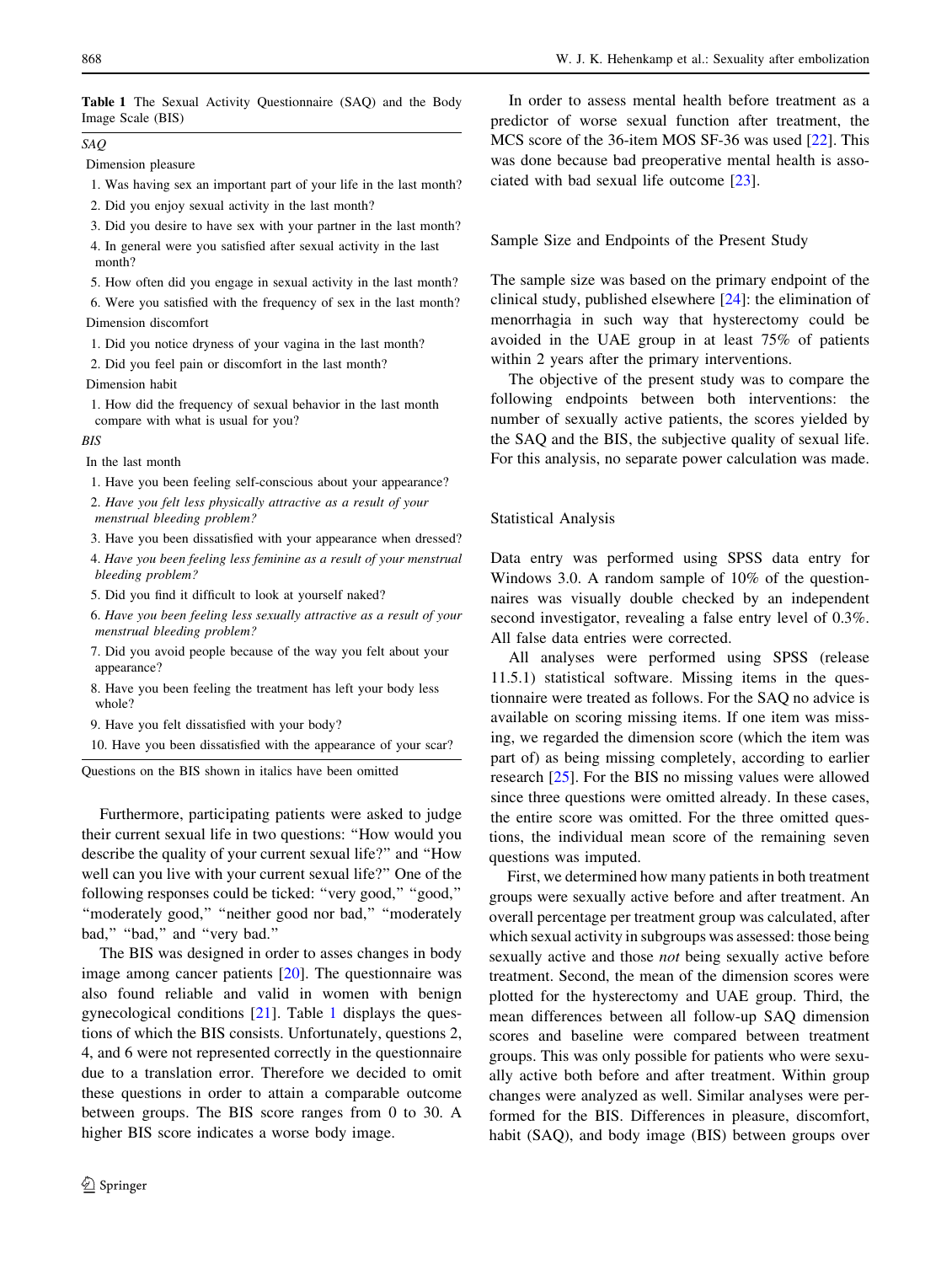#### Fig. 1 Flowchart



time were tested with repeated measurement analysis, excluding the 6-week measurement for the SAQ, since a high proportion of patients was expected not to be sexually active at that time and therefore not to yield a score. Differences in continuous variables were tested with Student's t test. Differences in data with skewed distributions were tested with the nonparametric Mann-Whitney U test.

The two added questions on the quality of current sexual life were compared between the groups using the chisquare test (or Fishers' exact test when appropriate). Furthermore, the quality of sex life and the additional questions at the various follow-up moments were compared to baseline, yielding two different options: ''worse,'' ''the same," or "better" compared to baseline. Differences between the groups were compared with the chi-square test (or Fishers' exact test when appropriate).

Logistic regression analysis was performed to investigate variables associated with a worse sexual life quality at 24 months after treatment compared to baseline versus unchanged or improved quality of sexual life. First, univariate analysis was performed with the following baseline characteristics: intended treatment, age, BMI, parity, ethnicity, having a partner, employment status, smoking status, number of fibroids, uterine volume measured by ultrasound, dominant fibroid volume measured by ultrasound, existence of any comorbid disease, and mental health status (MCS-MOS-SF36) at baseline. Second, covariates with  $p$  values <0.1 in the univariate analysis were selected for multivariate analysis.

All analyses were two-tailed and carried out based on the intention-to-treat principle. A  $p$  value <0.05 (twotailed) was considered statistically significant.

# Results

Patients were enrolled between March 2002 and February 2004. Of 349 eligible patients, 177 were randomized: 89

were allocated hysterectomy and 88 were allocated UAE. In the hysterectomy group 14 patients refused the allocated treatment, compared to 7 patients in the UAE group, and these patients withdrew from participation. In 4 UAE patients embolization failed bilaterally. These patients subsequently had a hysterectomy but were analyzed in the UAE group according to the intention-to-treat principle (Fig. 1) [[15\]](#page-8-0). The baseline characteristics of all randomized patients are reported in Table 2. No differences between the groups are apparent, as expected considering the randomized design.

The proportion of questionnaires available for analysis ranged from 96.0% (baseline) to 98.7% (6 weeks, 24 months). Before treatment 54 of 81 (67%) and 46 of 75 (61%) of the participating patients were sexually active in the UAE and hysterectomy groups, respectively (Fig. [2](#page-5-0)A). Six weeks after treatment, sexual activity had decreased in both groups, with significantly more patients showing sexual activity in the UAE group compared to hysterectomy (53% versus 29%;  $p = 0.004$ ). Hereafter sexual activity was restored in both groups, with no significant differences between the groups at 24 months ( $p = 0.07$ ).

Patients who were not sexually active before treatment gradually resumed sexual activity after both UAE and hysterectomy (Fig. [2B](#page-5-0)). After 24 months 31% (hysterectomy) and 52% (UAE) were sexually active  $(p = 0.118)$ . No significant differences were observed between the groups.

Among those patients who were sexually active before treatment, there was a major drop in activity at 6 weeks after treatment, which was partially restored. After 2 years, 86% (UAE) and 90% (hysterectomy) of these patients had resumed their sexual activities (Fig. [2](#page-5-0)C). Only at 6 weeks had significantly more UAE patients resumed sexual activity ( $p = 0.01$ ).

Figure [3](#page-5-0) shows the course of the SAQ dimensions pleasure, discomfort, and habit and the BIS scores over time. There were no differences between the groups at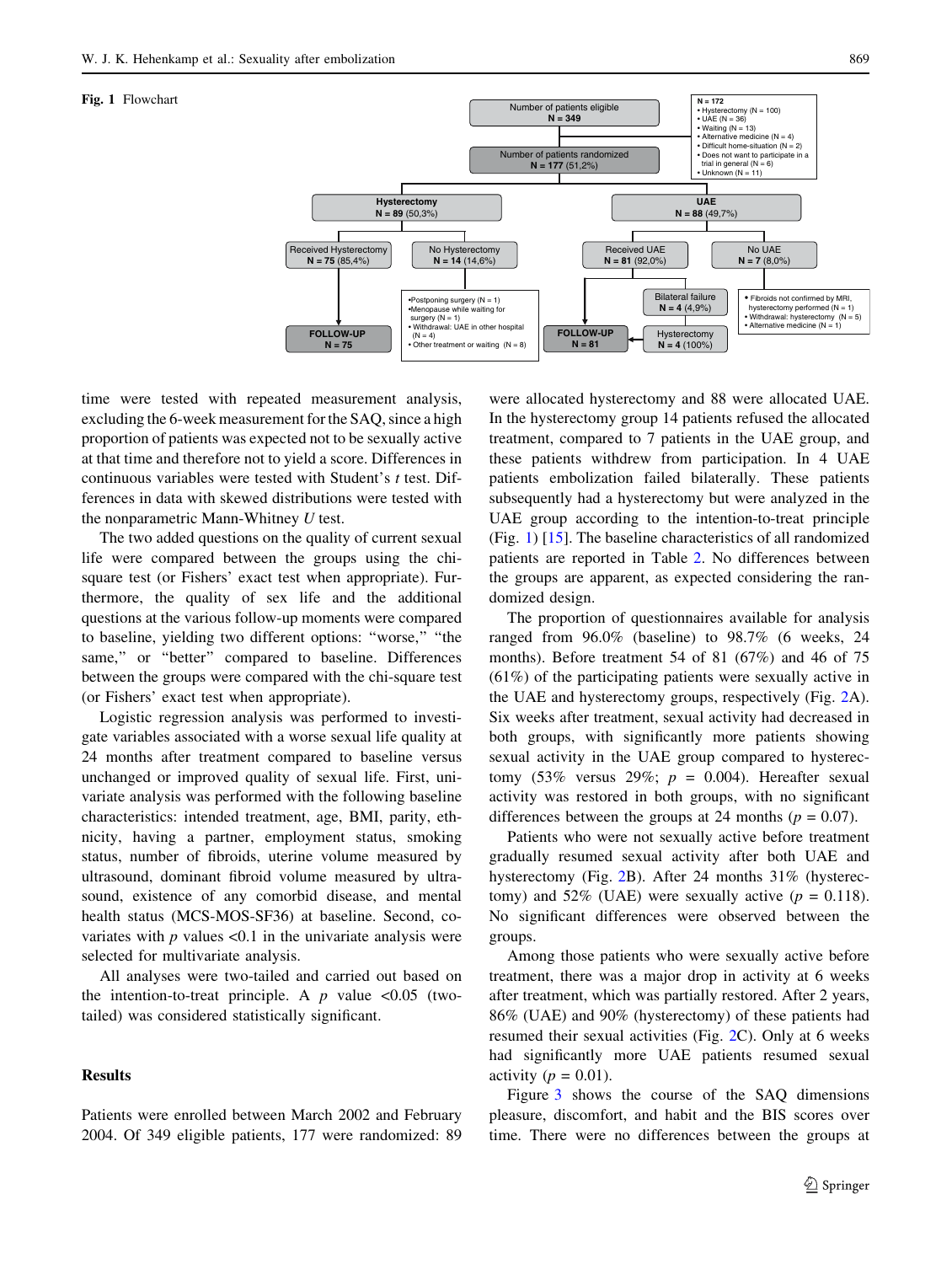Table 2 Baseline characteristics

|                                                                     | UAE $(N = 88)$ | Hysterectomy ( $N = 89$ ) |
|---------------------------------------------------------------------|----------------|---------------------------|
| Age (yr), mean (SD)                                                 | 44.6 (4.8)     | 45.4 (4.2)                |
| Body mass index (weight [kg]/length $[m]^2$ ), mean (SD)            | 26.7(5.6)      | 25.4(4.0)                 |
| Parity $(n)$                                                        |                |                           |
| $\boldsymbol{0}$                                                    | 30 (34.1%)     | 20 (22.5%)                |
| $\geq 1$                                                            | 58 (65.9%)     | 69 (77.5%)                |
| Ethnicity $(n)$                                                     |                |                           |
| <b>Black</b>                                                        | 24 (27.3%)     | 20(22.5%)                 |
| White                                                               | 54 (61.4%)     | 57 (64.0%)                |
| Other                                                               | 10 $(11.4\%)$  | 12 (13.5%)                |
| Marital status <sup>a</sup> $(n)$                                   |                |                           |
| Single                                                              | 16 (18.2%)     | 13 (14.8%)                |
| Married                                                             | 55 (62.5%)     | 54 (61.4%)                |
| Living apart together                                               | 5(5.7%)        | 4 $(4.5\%)$               |
| Divorced                                                            | 12 $(13.6\%)$  | 15 (17.0%)                |
| Widow                                                               | $0(0\%)$       | $2(2.3\%)$                |
| Partner relationship <sup>a</sup> $(n)$                             |                |                           |
| No partner                                                          | 13(15.3%)      | 19 (22.4%)                |
| Partner                                                             | 72 (84.7%)     | 66 (77.6%)                |
| Employment status <sup>a</sup> $(n)$                                |                |                           |
| Employed                                                            | 68 (77.3%)     | 69 (78.4%)                |
| Unemployed                                                          | 20 (22.7%)     | 19 (21.6%)                |
| Smoking status $(n)$                                                |                |                           |
| Current smoker                                                      | 21 (23.9%)     | 23 (25.8%)                |
| Former smoker                                                       | 11 (12.5%)     | 14 (15.7%)                |
| Nonsmoker                                                           | 56 (63.6%)     | 52 (58.4%)                |
| Comorbid disease <sup>b</sup>                                       |                |                           |
| Any comorbid disease                                                | 24 (27.3%)     | 22 (24.7%)                |
| Number of fibroids, median (range)                                  | $2(1-20)$      | $2(1-9)$                  |
| Uterine volume $(cm3)$ , median (range)                             | 321 (31-3005)  | 313 (58-3617)             |
| Fibroid volume (dominant fibroid; cm <sup>3</sup> ), median (range) | $59(1-673)$    | $87(4 - 1641)$            |
| Mental Component Summary (SF-36), mean (SD)                         | 40.9 (10.7)    | 41.5(11.0)                |

<sup>a</sup> Some values are missing  $<sup>b</sup>$  Any of the following:</sup> hypertension, diabetes, astma, clotting disease, system disease, or other

baseline (pleasure,  $p = 0.76$ ; discomfort,  $p = 0.44$ ; habit, p  $= 0.77$ ; body image,:  $p = 0.60$ ). Repeated measurements revealed no differences between the groups for the SAQ dimensions pleasure ( $p = 0.343$ ), discomfort ( $p = 0.246$ ), and habit ( $p = 0.453$ ) or for body image scores ( $p = 0.359$ ). Table 3 shows the changes in dimension scores per treatment group for patients who were sexually active at baseline. Positive numbers for pleasure and habit and negative numbers for discomfort and body image are indicative for improvement compared to baseline. No significant differences were found between the two treatment groups at all time points, except for body image at 6 months after treatment: body image had improved significantly more in UAE patients than in hysterectomy patients (UAE, –1.34, versus hysterectomy, no change; difference,  $-1.34$ ; 95% CI,  $-2.50$  to  $-0.18$ ;  $p = 0.02$ ). Within the groups, however, a significant improvement of various dimension scores was noted (indicated in boldface): at 24 months UAE patients reported significantly less discomfort, a higher frequency of intercourse, and a better body image compared to baseline ( $p = 0.022$ ,  $p = 0.022$ , and  $p =$ 0.009 respectively). At 24 months hysterectomy patients improved on all dimensions compared to baseline, but differences were not statistically significant.

Table 4 reports the patients' experienced quality of their sexual life at 6 weeks and 12 and 24 months. No differences between groups were observed. Table 5 presents the proportion of patients who judged the quality of sexual life as better, comparable to, or worse compared to baseline based on the question: ''How is the quality of your current sexual life?'' A minority of patients reported worsened sexual life quality compared to baseline at all time points. At 24 months the proportion of patients reporting a worse sexual life compared to baseline was slightly higher in the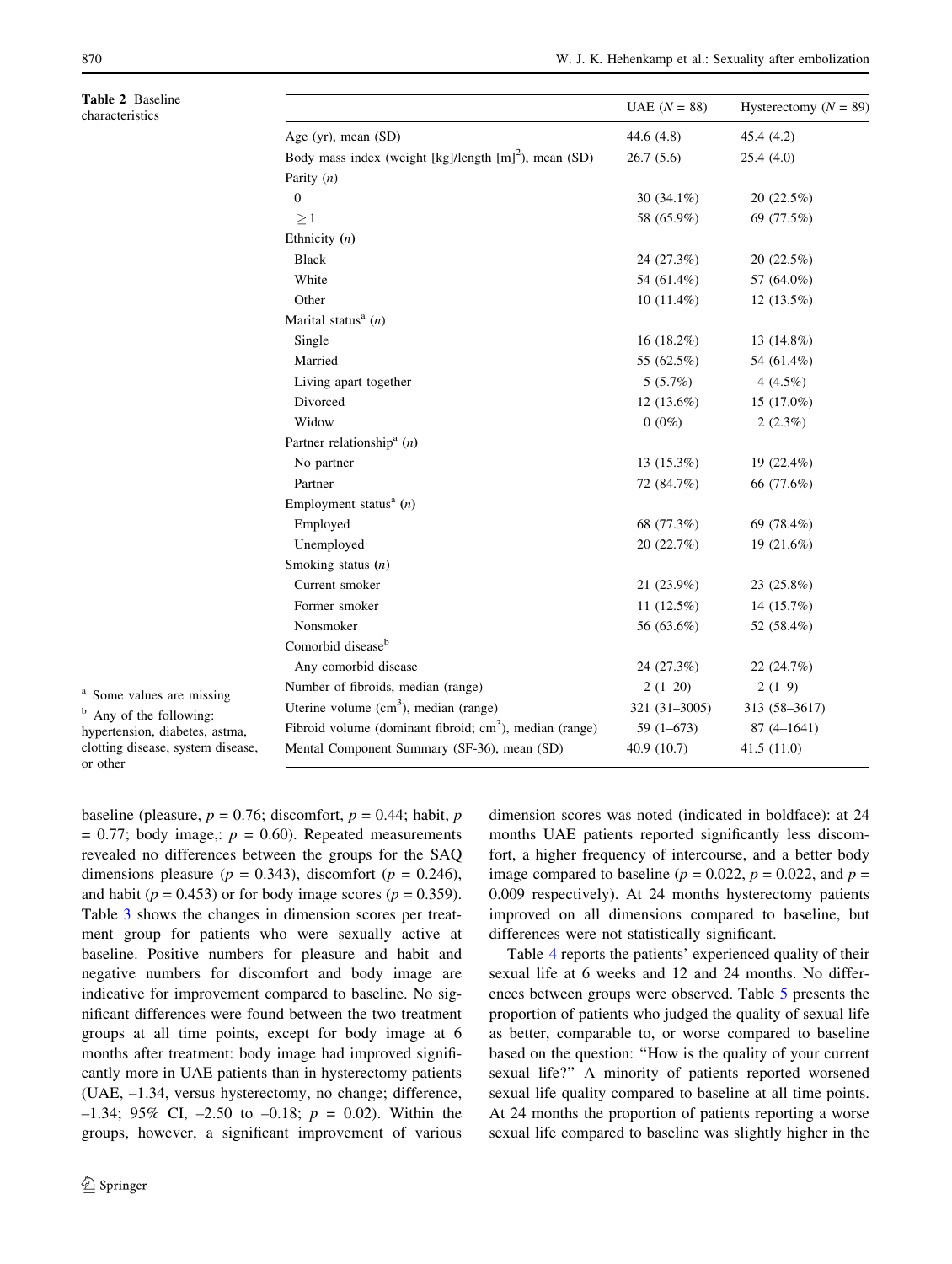<span id="page-5-0"></span>

Fig. 2 Proportion of sexually active women, by treatment strategy, over time. (A) The weighted average of women who were not sexually active at baseline (B) and those who were sexually active at baseline  $(C)$ 

UAE than in the hysterectomy group, but the difference was not statistically significant (29.3% versus 23.5%;  $p =$ 0.43).

Univariate logistic regression analysis revealed BMI, number of fibroids, and presence of comorbid disease to be associated with a worsened quality of sexual life at 24 months compared to baseline  $(p < 0.1)$ . Allocated treatment and mental health at baseline were not associated with worse outcome.

BMI was not significant in the multivariate analysis  $(p = 0.163)$ . The other two parameters remained significantly associated with worse outcome: a higher number of fibroids (OR, 0.69; 95% CI, 0.51-0.94;  $p = 0.018$ ) predicted a decreased risk of a worsening sexual life at 24 months compared to baseline, while the presence of comorbid disease (OR, 3.20; 95% CI, 1.38–7.41;  $p = 0.007$ ) was associated with an increased risk of a worse sexual life quality at 24 months after treatment compared to baseline.



Fig. 3 Pleasure, discomfort, habit, and body image, by treatment strategy, over time

## Discussion

In our trial no differences, on average, in sexual function at 24 months were observed between UAE and hysterectomy. After both treatments the dimensions ''pleasure'' and ''habit'' improved, while the dimension ''discomfort'' decreased at 24 months compared to baseline, although only the UAE group showed significant improvement in discomfort and frequency of intercourse.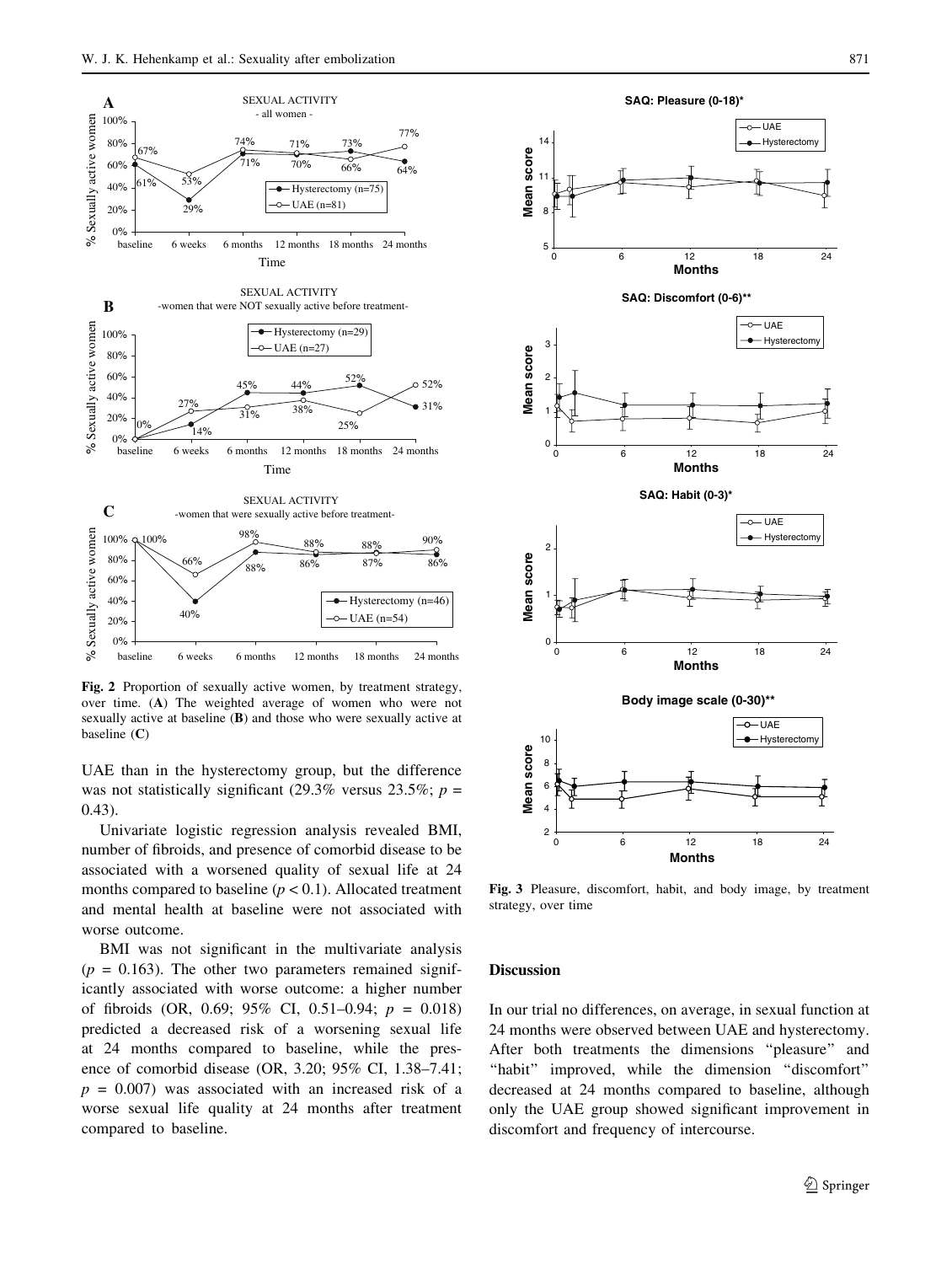Table 3 Mean differences in pleasure, discomfort, habit, and body image compared to baseline, by treatment strategy, over time

|                           | <b>UAE</b> | Hysterectomy | $p$ value |
|---------------------------|------------|--------------|-----------|
| SAQ: pleasure $(0-18)^a$  |            |              |           |
| 6 wk                      | 0.29       | $-0.50$      | 0.47      |
| 6 mo                      | 1.63       | 1.23         | 0.61      |
| $12 \text{ mo}$           | 0.95       | 1.49         | 0.50      |
| 18 mo                     | 1.86       | 0.68         | 0.13      |
| $24 \text{ mo}$           | 0.89       | 1.18         | 0.74      |
| SAQ: discomfort $(0-6)^b$ |            |              |           |
| $6 \text{ wk}$            | $-0.25$    | $-0.21$      | 0.96      |
| 6 mo                      | $-0.58$    | $-0.32$      | 0.41      |
| $12 \text{ mo}$           | $-0.47$    | $-0.47$      | 0.98      |
| $18 \text{ mo}$           | $-0.51$    | $-0.29$      | 0.51      |
| $24 \text{ mo}$           | $-0.43$    | $-0.49$      | 0.88      |
| SAQ: habit $(0-3)^a$      |            |              |           |
| 6 wk                      | $-0.03$    | 0.00         | 0.92      |
| 6 mo                      | 0.48       | 0.28         | 0.30      |
| $12 \text{ mo}$           | 0.18       | 0.42         | 0.24      |
| 18 mo                     | 0.27       | 0.19         | 0.70      |
| $24 \text{ mo}$           | 0.28       | 0.22         | 0.74      |
| BIS $(0-30)^b$            |            |              |           |
| 6 wk                      | $-1.27$    | $-0.28$      | 0.10      |
| 6 mo                      | $-1.34$    | 0.00         | 0.02      |
| $12 \text{ mo}$           | $-0.24$    | 0.08         | 0.64      |
| 18 mo                     | $-1.24$    | $-0.28$      | 0.15      |
| 24 mo                     | $-1.06$    | $-0.50$      | 0.36      |
|                           |            |              |           |

Note. SAQ, Sexual Activity Questionnaire; BIS, Body Image Scale. Boldface numbers indicate a significant difference from baseline within group ( $p < 0.05$ )

<sup>a</sup> A higher score represents more favorable sexual functioning (pleasure, habit)

<sup>b</sup> A lower score represents more favorable sexual functioning (discomfort) or body image

Sexuality and body image after UAE have never been evaluated in a randomized controlled trial before. However, some nonrandomized series have addressed this subject. The improvement of sexual functioning after UAE was in accordance with the limited number of earlier studies on this subject [[26–28\]](#page-8-0), which reported a significant improvement in sexual functioning as well. Sexual functioning after hysterectomy has received much attention in the literature. Improvement in sexual functioning after hysterectomy might indirectly be associated with the consequences of surgery, such as less worry about unwanted pregnancy, absence of vaginal bleeding, and more time for sexual activities by the cessation of monthly periods [[29\]](#page-8-0). Most reports on sexual functioning after hysterectomy found significant benefits in various aspects of sexual functioning [[25,](#page-8-0) [30](#page-8-0)–[35\]](#page-9-0). In contrast, the improvement in sexual functioning within our hysterectomy group at 24 months of follow-up

was not statistically significant in our trial. This might be explained by insufficient power, which is partly due to the relatively small sample size for the SAQ scores in our population: change scores were only available from women who were sexually active at baseline and at follow-up. Furthermore, the studies on sexuality after hysterectomy used varying follow-up intervals, ranging from 6 months to 2 years. In our series, hysterectomy patients experienced significantly improved pleasure and habit scores at 12 months of follow-up. These results might indicate that improvement in sexual functioning after hysterectomy could be temporary. On the other hand, a review article recently suggested that there is no scientific proof for either improvement or deterioration of sexual functioning after hysterectomy, unless hysterectomy was performed based on a sound clinical indication [[29\]](#page-8-0). In our patient group, however, there was no doubt about the indication: complaints were serious and lengthy enough to warrant a hysterectomy.

Although, on average, SAQ scores for the group as a whole improved, there was a small group of women who reported a deterioration in self-reported quality of sexual life, consistent with other reports [[30–32,](#page-8-0) [34,](#page-8-0) [36](#page-9-0)]. For obvious reasons, the prospects of deterioration of sexual life might be of greater concern to patients than the improvement after treatment. Regression analysis of worsened sexual life revealed that women with a low number of fibroids (possibly representing a group of women with less severe complaints) and women with other concomitant chronic diseases might not benefit from fibroid treatment in terms of sexual life improvement.

The improved body image after UAE in our series is in accordance with another study that reported higher selfconsciousness after UAE [\[26](#page-8-0)]. After hysterectomy a period of temporary worsened body image following the operation has been described previously [\[25](#page-8-0), [36](#page-9-0), [37](#page-9-0)]. This was not confirmed by our results, but in accordance with these studies, a normal or even improved body image was found 1 year after hysterectomy.

There are several limitations of our study that need to be addressed. First, the values of the SAQ dimensions were based on all sexual active women at the various points in time. Reported values may reflect an ever-changing group of sexually active women. At any stage, some women may cease while others may initiate sexual activity. Of all nonsexually active women before treatment, 50% became active after treatment. When comparing pre- and posttreatment scores, these women cannot be included, since their baseline scores were missing.

Second, the significant difference between resumption of sexual activity between the groups at 6 weeks is probably explained by differences in counseling between both treatments as mentioned earlier: hysterectomy patients in our trial were told not to have sex until the first outpatient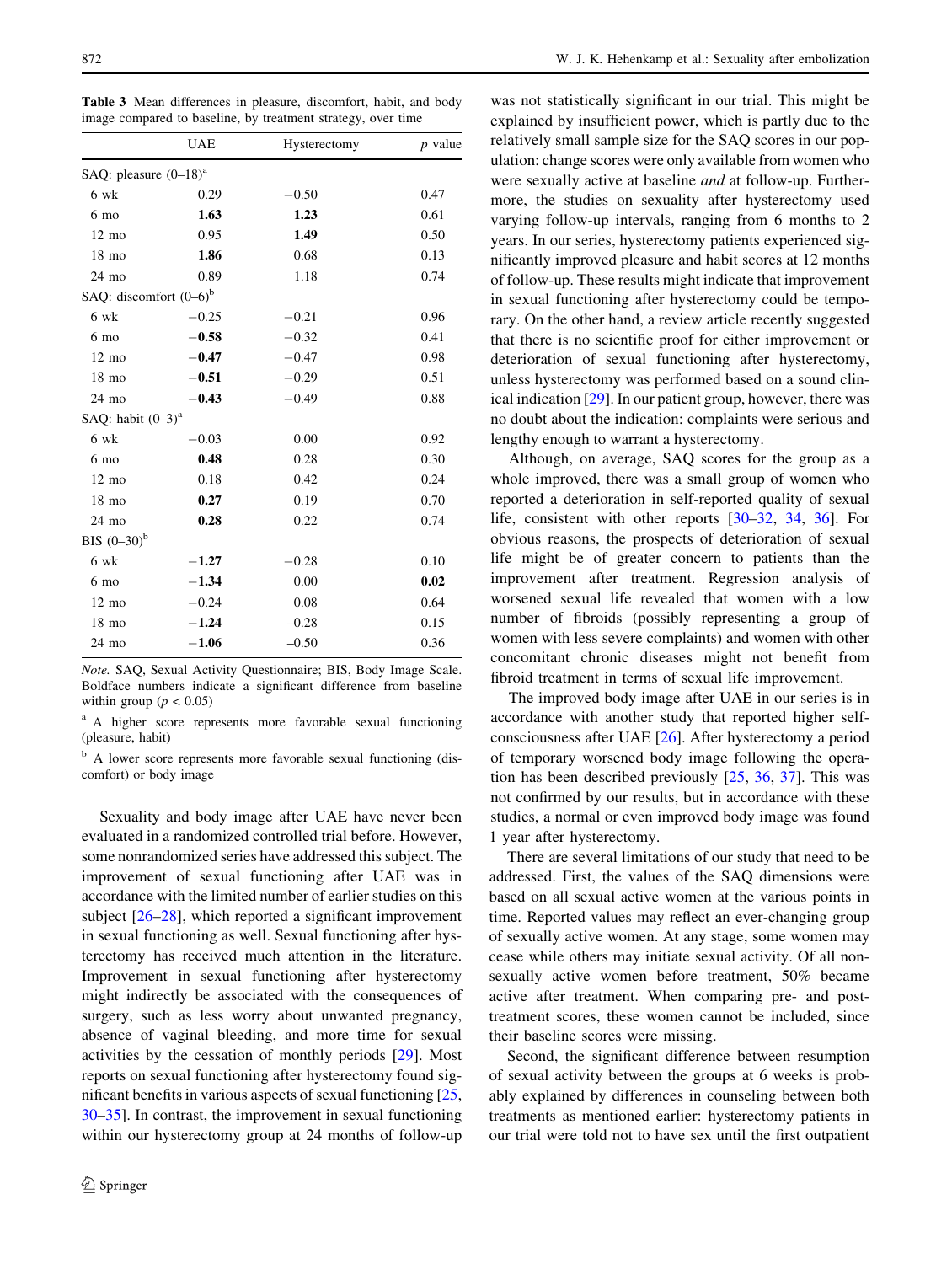Table 4 Satisfaction with sexual life and ability to cope with sexual life, by treatment strategy, over time

|                                                   | <b>Baseline</b>          |                     |               | 6 weeks        |                                | 12 months     |            |                     | 24 months     |              |                                |           |
|---------------------------------------------------|--------------------------|---------------------|---------------|----------------|--------------------------------|---------------|------------|---------------------|---------------|--------------|--------------------------------|-----------|
|                                                   | <b>UAE</b><br>$(N = 81)$ | Hyst.<br>$(N = 75)$ | $p$ value UAE |                | Hyst.<br>$(N = 81)$ $(N = 75)$ | $p$ value UAE | $(N = 81)$ | Hyst.<br>$(N = 75)$ | $p$ value UAE |              | Hyst.<br>$(N = 81)$ $(N = 75)$ | $p$ value |
| How is the quality of your current sex life?      |                          |                     |               |                |                                |               |            |                     |               |              |                                |           |
| Very good                                         | 15                       | 8                   | 0.84          | 7              | 1                              | 0.48          | $\tau$     | 11                  | 0.35          | 8            | 11                             | 0.54      |
| Good                                              | 22                       | 27                  |               | 25             | 22                             |               | 31         | 18                  |               | 29           | 21                             |           |
| Somewhat good                                     | 15                       | 13                  |               | 12             | 13                             |               | 9          | 11                  |               | 8            | 12                             |           |
| Neither good nor bad                              | 12                       | 12                  |               | 23             | 19                             |               | 15         | 21                  |               | 16           | 15                             |           |
| Somewhat bad                                      | 6                        | 6                   |               | 4              | 4                              |               | 5          | 3                   |               | 8            | 8                              |           |
| Bad                                               | 4                        | 3                   |               | 5              | 8                              |               | 3          | 4                   |               | 4            | 4                              |           |
| Very bad                                          | 3                        | 3                   |               | 2              | 1                              |               | 4          | $\overline{c}$      |               | 5            | 1                              |           |
| How well can you live with your current sex life? |                          |                     |               |                |                                |               |            |                     |               |              |                                |           |
| Very good                                         | 9                        | 3                   | 0.77          | 11             | 6                              | 0.33          | 18         | 17                  | 0.93          | 20           | 17                             | 0.78      |
| Good                                              | 20                       | 21                  |               | 37             | 30                             |               | 35         | 30                  |               | 34           | 31                             |           |
| Somewhat good                                     | 10                       | 12                  |               | 15             | 16                             |               | 11         | 13                  |               | 10           | 11                             |           |
| Neither good nor bad                              | 20                       | 17                  |               | 10             | 5                              |               | 6          | 4                   |               | 10           | 6                              |           |
| Somewhat bad                                      | 8                        | 9                   |               | 2              | 5                              |               |            | 3                   |               | 2            | 5                              |           |
| Bad                                               | 4                        | 4                   |               | 2              | 5                              |               | 2          | 2                   |               | 2            | 2                              |           |
| Very bad                                          | 6                        | 5                   |               | $\overline{0}$ | 1                              |               | 1          | 1                   |               | $\mathbf{0}$ | $\mathbf{0}$                   |           |

Table 5 Changes in sexual wellbeing compared to baseline, by treatment strategy, over time

|           | UAE<br>$(n = 81)$ | Hysterectomy<br>$(n = 75)$ | $p$ value |  |  |
|-----------|-------------------|----------------------------|-----------|--|--|
| 6 months  |                   |                            |           |  |  |
| Worse     | 16                | 13                         | 0.68      |  |  |
| The same  | 25                | 27                         |           |  |  |
| Improved  | 32                | 25                         |           |  |  |
| 12 months |                   |                            |           |  |  |
| Worse     | 17                | 14                         | 0.81      |  |  |
| The same  | 29                | 26                         |           |  |  |
| Improved  | 25                | 27                         |           |  |  |
| 24 months |                   |                            |           |  |  |
| Worse     | 22                | 16                         | 0.32      |  |  |
| The same  | 27                | 20                         |           |  |  |
| Improved  | 26                | 32                         |           |  |  |

visit at 6 weeks, while UAE patients were advised to refrain from intercourse for at least 2 weeks and thereafter, depending on their complaints.

Third, we allowed all kinds of hysterectomies, thereby possibly biasing the results in the hysterectomy group. However, various reports found no long-term differences in sexual functioning after various surgical routes of hysterectomy [\[25](#page-8-0), [32,](#page-8-0) [35\]](#page-9-0).

Finally, as described above, three questions on the BIS were omitted because of wrongly posed questions, thereby creating asymmetry in the treatment arms. Since the remaining questions in both groups were identical, the comparison between the groups is still valid but reduces the comparability with other series.

In conclusion, at 24 months no differences in sexuality and body image were observed between the UAE and the hysterectomy groups. After both UAE and hysterectomy, on average, sexual functioning and body image scores improved, but significantly so only after UAE.

Acknowledgments The EMMY study is funded by ZonMw ''Netherlands Organization for Health Research and Development'' (grant application no. 945-01-017) and supported by Boston Scientific Corporation, The Netherlands. We would like to thank all participating patients, EMMY-trial group members, nurses, and other contributors who made the trial possible. We thank M. Nuberg, H. van Welsum, and M. Cornet for their administrative efforts. The EMMY-trial participants and hospitals are as follows: J. Reekers, W. Ankum, M. Burger, G. Bonsel, Erwin Birnie, W. Hehenkamp, N. Volkers (Academic Medical Center, Amsterdam); S. de Blok, C. de Vries (Onze Lieve Vrouwe Gasthuis, Amsterdam); T. Salemans, G. Veldhuyzen van Zanten (Atrium Medical Centre, Heerlen); D. Tinga, T. Prins (Groningen University Hospital, Groningen); P. Sleyvers, M. Rutten (Bosch Medical Centre, Den Bosch); M. Smeets, N. Aarts (Bronovo Hospital, The Hague); P. van der Moer, D. Vroegindeweij (Medical Centre Rijnmond-Zuid, Rotterdam); F. Boekkooi, L. Lampmann (St. Elisabeth Hospital, Tilburg); G. Kleiverda, (Flevo Hospital, Almere); R. Dik, J. Marsman (Gooi-Noord Hospital, Laren); C. de Nooijer, I. Hendriks, G. Guit (Kennemer Gasthuis, Haarlem); H. Ottervanger, H. van Overhagen, (Leyenburg Hospital, The Hague); A. Thurkow (St. Lucas/Andreas Hospital, Amsterdam); P. Donderwinkel, C. Holt (Martini Hospital, Groningen); A. Adriaanse, J. Wallis, (Medical Center Alkmaar, Alkmaar); J. Hirdes, J. Schutte, W. de Rhoter (Medical Center Leeuwarden, Leeuwarden); P. Paaymans, R. Schepers-Bok (Hospital Midden-Twente, Hengelo); G. van Doorn, J. Krabbe, A. Huisman, (Medisch Spectrum Twente, Enschede); M.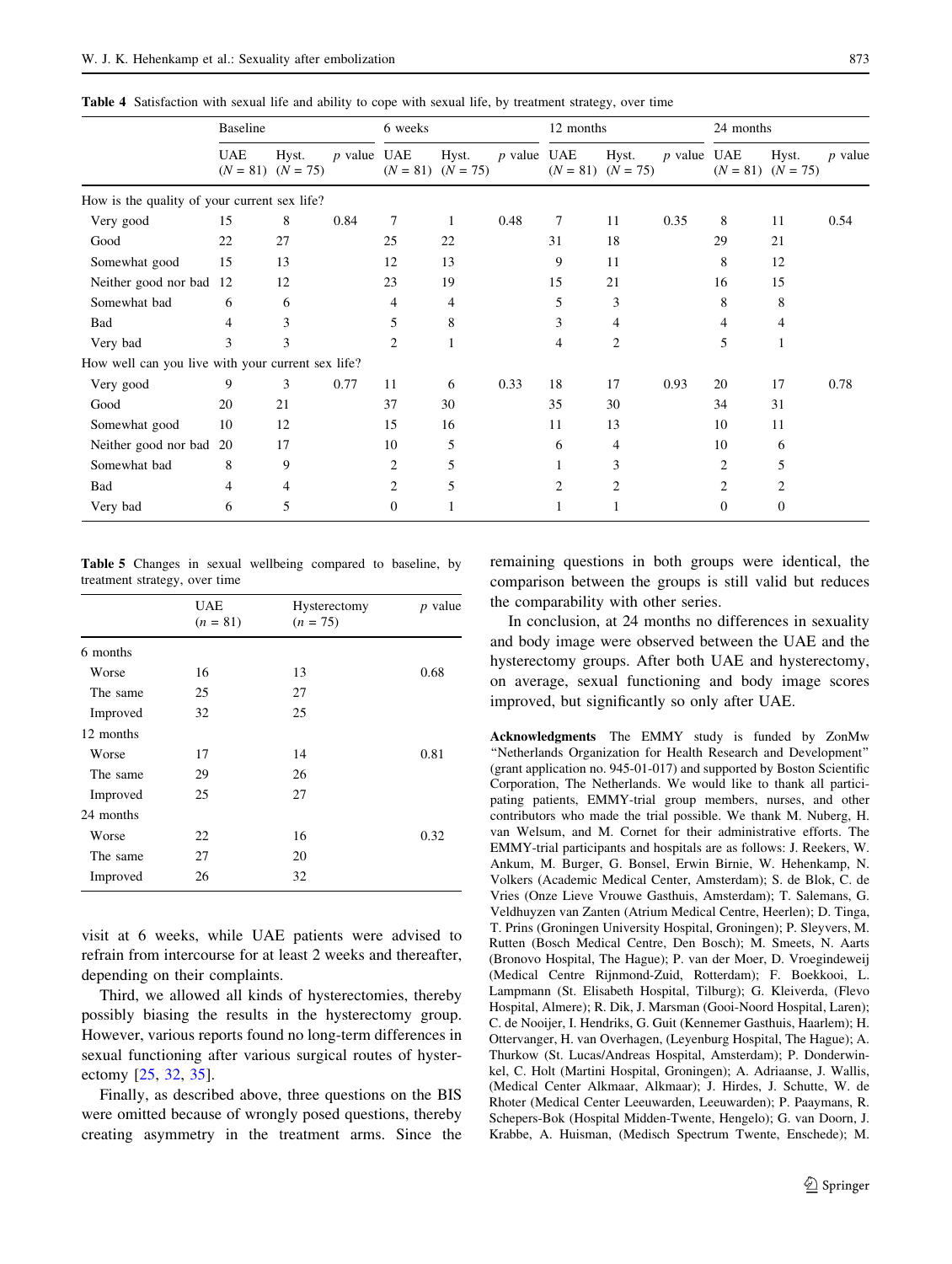<span id="page-8-0"></span>Hermans, R. Dallinga (Reinier de Graaf Gasthuis, Delft); F. Reijnders, J. Spithoven, (Slingeland Hospital, Doetichem); W. de Jager, P. Veekmans, (St. Jans Gasthuis, Weert); P. van der Heijden, M. Veereschild, J. van den Hout, (Twenteborg Hospital, Almelo); I. van Seumeren, A. Heinz, R. Lo, W. Mali (University Hospital Utrecht, Utrecht); J. Lind, Th. de Rooy (Westeinde Hospital, The Hague); M. Bulstra, F. Sanders (Diakonessenhuis Utrecht, Utrecht); J. Doornbos (De Heel Hospital, Zaandam); P. Dijkhuizen, M. van Kints (Rijnstate Hospital, Arnhem); Ph. Engelen, R. Heijboer (Slotervaart Hospital, Amsterdam).

## References

- 1. Dennerstein L, Wood C, Burrows GD (1977) Sexual response following hysterectomy and oophorecomy. Obstet Gynecol 49(1):92–96
- 2. Richter DL, McKeown RE, Corwin SJ, et al. (2000) The role of male partners in women's decision making regarding hysterectomy. J Womens Health Gend Based Med 9(Suppl 2):S51–S61
- 3. Bernhard LA (1992) Men's views about hysterectomies and women who have them. Image J Nurs Sch 24(3):177–181
- 4. Groff JY, Mullen PD, Byrd T, et al. (2000) Decision making, beliefs, and attitudes toward hysterectomy: a focus group study with medically underserved women in Texas. J Womens Health Gend Based Med 9(Suppl 2):S39–S50
- 5. Nevadunsky NS, Bachmann GA, Nosher J, et al. (2001) Women's decision-making determinants in choosing uterine artery embolization for symptomatic fibroids. J Reprod Med 46(10):870–874
- 6. Ravina JH, Herbreteau D, Ciraru-Vigneron N, et al. (1995) Arterial embolisation to treat uterine myomata. Lancet 346(8976):671–672
- 7. Pron G, Bennett J, Common A, et al. (2003) The Ontario Uterine Fibroid Embolization Trial. Part 2. Uterine fibroid reduction and symptom relief after uterine artery embolization for fibroids. Fertil Steril 79(1):120–127
- 8. Walker WJ, Pelage JP (2002) Uterine artery embolisation for symptomatic fibroids: clinical results in 400 women with imaging follow up. BJOG 109(11):1262–1272
- 9. McLucas B, Adler L, Perrella R (2001) Uterine fibroid embolization: nonsurgical treatment for symptomatic fibroids. J Am Coll Surg 192(1):95–105
- 10. Spies JB, Ascher SA, Roth AR, et al. (2001) Uterine artery embolization for leiomyomata. Obstet Gynecol 98(1):29–34
- 11. Pinto I, Chimeno P, Romo A, et al. (2003) Uterine fibroids: uterine artery embolization versus abdominal hysterectomy for treatment. A prospective, randomized, and controlled clinical trial. Radiology 226(2):425–431
- 12. Edwards RD, Moss JG, Lumsden MA, et al. (2007) Uterine-artery embolization versus surgery for symptomatic uterine fibroids. N Engl J Med 356(4):360–370
- 13. Mara M, Fucikova Z, Maskova J, et al. (2006) Uterine fibroid embolization versus myomectomy in women wishing to preserve fertility: preliminary results of a randomized controlled trial. Eur J Obstet Gynecol Reprod Biol 126(2):226-233
- 14. Kunz R, Oxman AD (1998) The unpredictability paradox: review of empirical comparisons of randomised and non-randomised clinical trials. BMJ 317(7167):1185–1190
- 15. Hehenkamp WJ, Volkers NA, Donderwinkel PF, et al. (2005) Uterine artery embolization versus hysterectomy in the treatment of symptomatic uterine fibroids (EMMY trial): peri- and postprocedural results from a randomized controlled trial. Am J Obstet Gynecol 193(5):1618–1629
- 16. Hehenkamp WJ, Volkers NA, Birnie E, et al. (2006) Pain and return to daily activities after uterine artery embolization and hysterectomy in the treatment of symptomatic uterine fibroids: results from the randomized EMMY trial. Cardiovasc Interv Radiol 29(2):179–187
- 17. Volkers NA, Hehenkamp WJ, Birnie E, et al. (2006) Uterine Artery Embolization in the Treatment of Symptomatic Uterine Fibroid Tumors (EMMY trial): periprocedural results and complications. J Vasc Interv Radiol 17(3):471–480
- 18. Thirlaway K, Fallowfield L, Cuzick J (1996) The sexual activity questionnaire: a measure of women's sexual functioning. Quality Life Res 5(1):81–90
- 19. Stead ML, Crocombe WD, Fallowfield LJ, et al. (1999) Sexual activity questionnaires in clinical trials: acceptability to patients with gynaecological disorders. BJOG 106(1):50–54
- 20. Hopwood P, Fletcher I, Lee A, et al. (2001) A body image scale for use with cancer patients. Eur J Cancer 37(2):189–197
- 21. Stead ML, Fountain J, Napp V, et al. (2004) Psychometric properties of the Body Image Scale in women with benign gynaecological conditions. Eur J Obstet Gynecol Reprod Biol 114(2):215–220
- 22. Ware JE Jr (2000) SF-36 health survey update. Spine 25(24):3130–3139
- 23. Hartmann KE, Ma C, Lamvu GM, et al. (2004) Quality of life and sexual function after hysterectomy in women with preoperative pain and depression. Obstetr Gynecol 104(4):701–709
- 24. Volkers NA, Hehenkamp WJ, Birnie E, Ankum WM, Reekers JA (2007) Uterine artery embolization versus hysterectomy in the treatment of symptomatic uterine fibroids: two-years' outcome from the randomized EMMY trial. Am J Obstet Gynecol 196(6):519.e1–519.e11
- 25. Garry R, Fountain J, Brown J, et al. (2004) EVALUATE hysterectomy trial: a multicentre randomised trial comparing abdominal, vaginal and laparoscopic methods of hysterectomy. Health Technol Assess 8(26):1–154
- 26. Smith WJ, Upton E, Shuster EJ, et al. (2004) Patient satisfaction and disease specific quality of life after uterine artery embolization. Am J Obstetr Gynecol 190(6):1697–1703
- 27. Scheurig C, Gauruder-Burmester A, Kluner C, et al. (2006) Uterine artery embolization for symptomatic fibroids: short-term versus mid-term changes in disease-specific symptoms, quality of life and magnetic resonance imaging results. Hum Reprod 21(12):3270–3277
- 28. Goodwin SC, Bradley LD, Lipman JC, et al. (2006) Uterine artery embolization versus myomectomy: a multicenter comparative study. Fertil Steril 85(1):14–21
- 29. Maas CP, Weijenborg PT, ter Kuile MM (2003) The effect of hysterectomy on sexual functioning. Annu Rev Sex Res 14:83– 113
- 30. Rhodes JC, Kjerulff KH, Langenberg PW, et al. (1999) Hysterectomy and sexual functioning. JAMA 282(20):1934–1941
- 31. Helstrom L, Sorbom D, Backstrom T (1995) Influence of partner relationship on sexuality after subtotal hysterectomy. Acta Obstetr Gynecol Scand 74(2):142–146
- 32. Roovers JPWR, van der Bom JG, van der Vaart CH, et al. (2003) Hysterectomy and sexual wellbeing: prospective observational study of vaginal hysterectomy, subtotal abdominal hysterectomy, and total abdominal hysterectomy. BMJ 327(7418):774–777
- 33. Kuppermann M, Varner RE, Summitt RL, et al. (2004) Effect of hysterectomy vs medical treatment on health-related quality of life and sexual functioning—the medicine or surgery (Ms) randomized trial. JAMA 291(12):1447–1455
- 34. Dragisic KG, Milad MP (2004) Sexual functioning and patient expectations of sexual functioning after hysterectomy. Am J Obstetr Gynecol 190(5):1416–1418